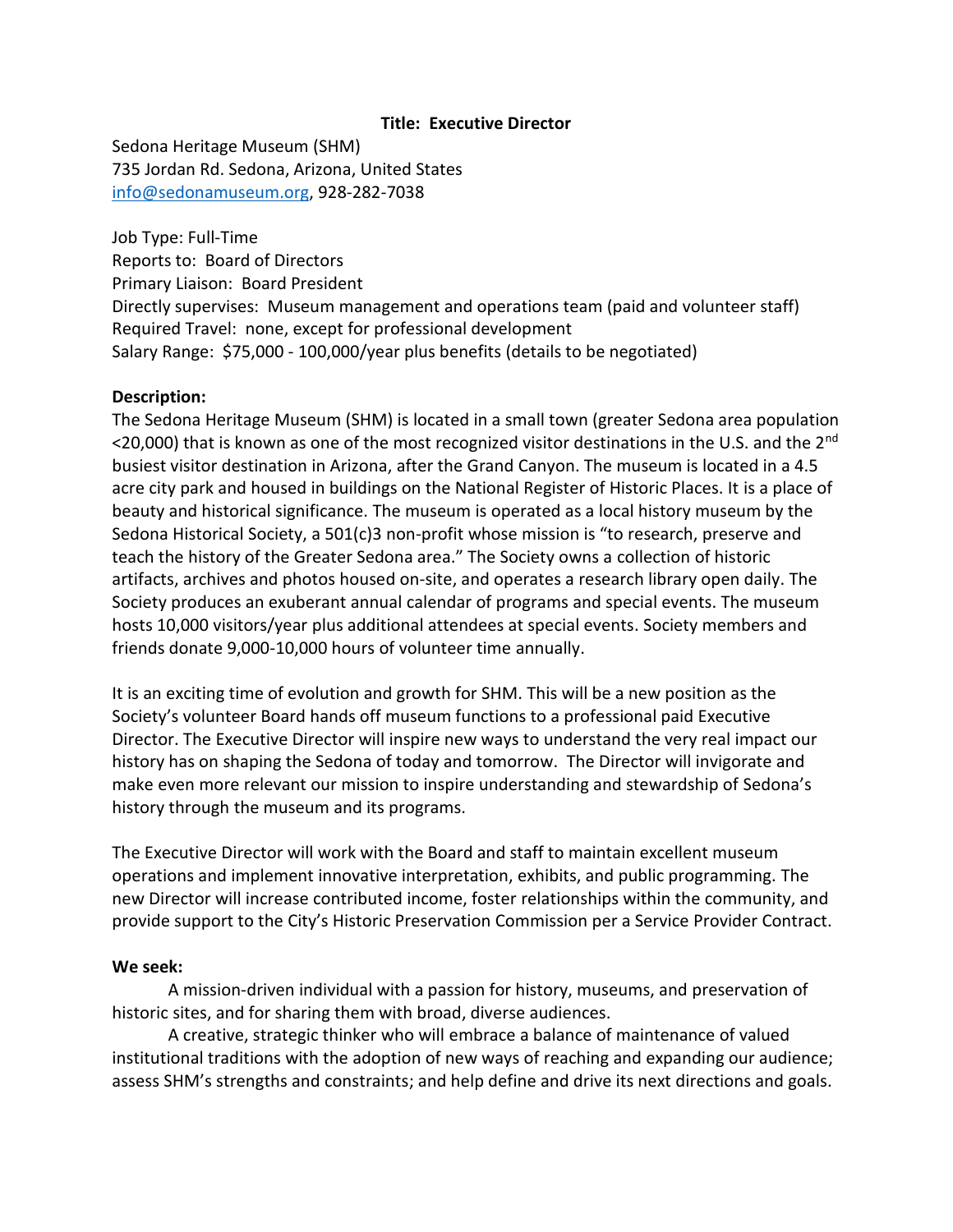A people-focused fundraiser with the ability to grasp what's important to potential donors, successfully communicate the benefit of donating, and nurture relationships with existing and perspective donors.

A positive, solution-focused voice who will actively oversee museum operations, programs, financial management, and community engagement, and work with the Board of Directors to engage major donors.

A collaborative leader who will inspire the community and empower a team of skilled professionals and volunteers in maintaining and evolving the museum, its operations, programs, and relationships.

An effective communicator who will attract new resources that will expand SHM's capacity and further elevate our reputation and standing in the community, including the museum community.

# **Requirements:**

Min Education: College degree preferred. Management experience at a museum needed. Development experience at a non-profit desired. Familiarity with best practices for history museums and sites.

Min Experience: 3-5 Years

# **Duties & Responsibilities:**

Responsible for providing experienced leadership and management, financial, facility, and organizational development, facilities conservation and management, public programming, and supervision of all areas of operation for SHM.

- 1. Report to and work closely with the Board of Directors, including helping to set appropriate Board and staff roles in the transition to museum management by a professional executive director.
- 2. Establish and maintain effecting working relationships with the City of Sedona, and negotiate and fulfill the terms of a Service Provider Contract with the city.
- 3. Lead the development and implementation of a multi-faceted fundraising program, including relationship building, gift solicitation and stewardship. Also, pursue grant opportunities that will benefit the organization.
- 4. Ensure Board members' involvement in policy decisions, fundraising, and promoting the museum and its mission.
- 5. Develop, monitor, implement, and ensure timely updates of the strategic plan with board and staff.
- 6. Serve as SHM's primary spokesperson to its constituents, funders, the media, and the general public. Ensure execution of marketing and promotion plans.
- 7. Provide SHM's services as defined annually with the City of Sedona to support the Historic Preservation Commission in its education and community outreach work, and support the values of historic preservation in the community.
- 8. Recruit, establish standards, supervise, motivate and foster skills development in the management team. Provide leadership to both staff and volunteers.